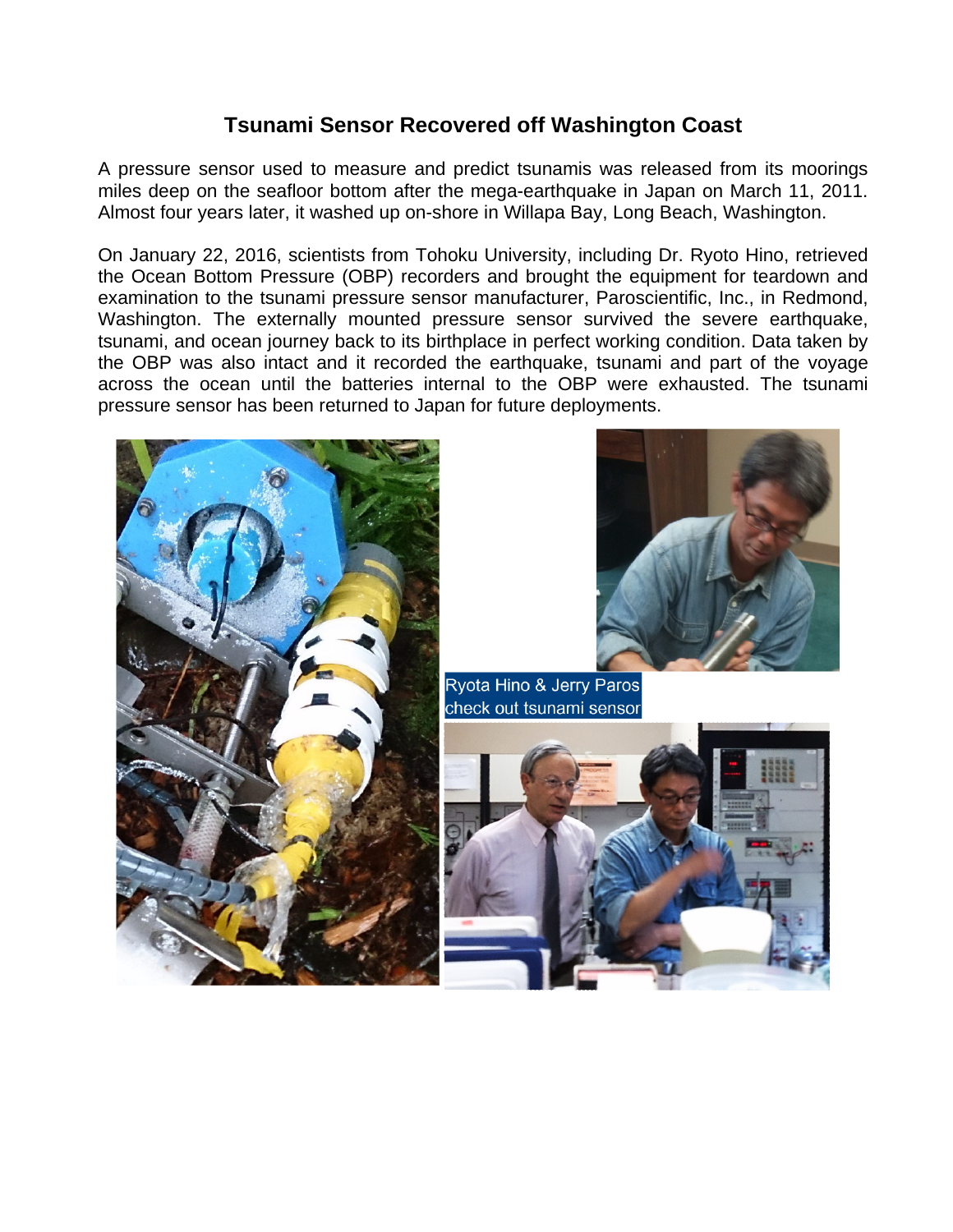In addition to the instrument that was lost, two other OBP recorders survived the disaster and were recovered shortly after the disaster. As shown below, they yielded remarkable measurements. Two days prior to the mega-tsunami, the pressure sensors measured a seafloor change of 10 centimeters generated by a smaller earthquake of magnitude 7.3. This was followed by a further change of 1.5 centimeters over the next 2 days that was a precursor to the 100 centimeters of seafloor movement generated by the 9.0 magnitude megaearthquake.



[Nano-resolution Sensors for Disaster Warning Systems](http://paroscientific.com/pdf/10_Oceans_2012_Disaster_Warning_Systems.pdf) have been developed to measure earthquakes, tsunamis, and severe weather. After the disaster on March 11, 2011, the \$500M Japan Trench Tsunami Warning Network was established. This disaster warning system depends on the critical measurements from pressure sensors manufactured by Paroscientific, Inc. and seismic sensors from Quartz Seismic Sensors, Inc. in Redmond, Washington.